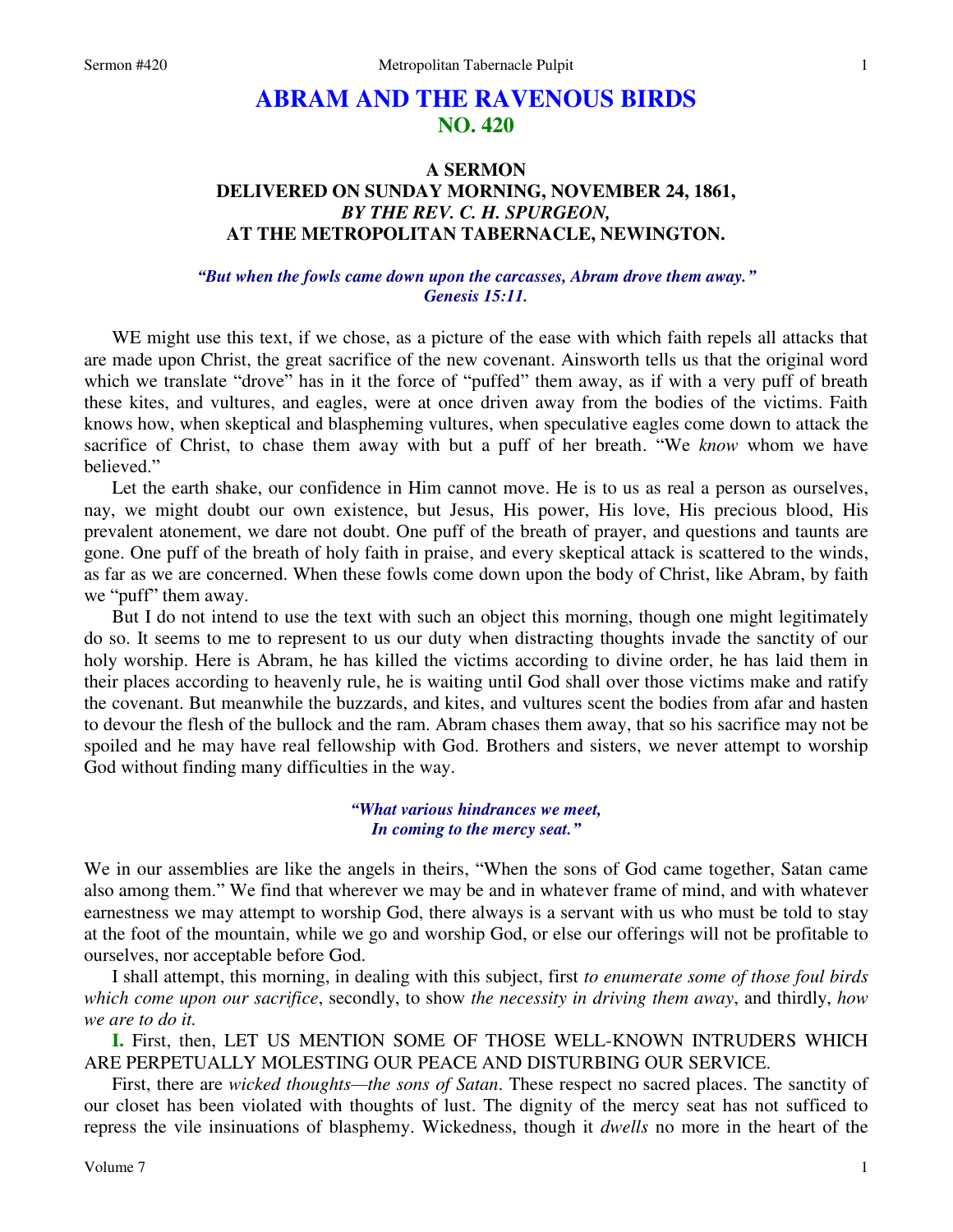believer, yet seeks to find a lodging there and well does it effect its purpose at times, for it tarries like a wayfaring man for a night, lingering there sufficiently long to mar our devotion and to prevent our having joy in fellowship with God.

Have you not found these thoughts intruding into your house and on the Sabbath have not unhallowed things vexed you? In the sanctuary of God itself, have you not found the sons of Belial still tormenting you? You would sing God's praise, perhaps a snatch of some unholy song suggests itself. You would pray unto God, but in your very access to the mercy seat, you meet some fiend-like doubt. You would listen to the voice of God with all attention, but wicked temptations distract you and you would thank God with all your soul, but folly comes in to shut your mouth and prevent your praise. The very best of the saints have need to hold up their shield to keep off the fiery darts of Satan.

Upon the best ground that was ever plowed with the Gospel plow, Satan will scatter the worst seed, tares will come up in God's most fruitful field, there *will* be spots, even in our solemn feasts, there *will*  be these birds upon our most hallowed sacrifices. But we must resolutely resist these harpies, these evil ones are not to be allowed at any time, but much less in the service of God. We must guard against them at all times and in all seasons, but much more, when we stand in the presence of Him who says, "Put off your shoes from off your feet, for the place whereon you stand is holy ground."

In company with these foul vultures, fly those ravenous kites called *worldly thoughts, which spring from the force of habit*. The wheels have been running the last six days in this direction, it is not quite so easy to reverse the action and to make them go the other way. We have been sinking, sinking, sinking in the miry clay of daily business. It is not very easy for the soul that lies cleaving to the dust to rise at once towards heaven. It is no wonder, when you have so many things to think of in this age of competition, that the ledger should lie there in front of the pew instead of the Bible, and that at times the daybook should come in when your hand holds the hymnbook, or that you should be thinking of a bad debt, or of a long account which is rather precarious, instead of meditating upon the faithfulness of God and of pardons bought with blood.

These traffickers molest the very temple and we have not always the scourge of small cords to drive them out, nor the commanding presence of the Savior, to say, "Take these things hence; it is written, My house shall be called a house of prayer, but you have made it a den of thieves." How many a mother comes here with all her tribe of children on her shoulders! How many a father comes here with thoughts of where he shall apprentice his eldest son, or what shall become of his younger daughter? How many a merchant comes in and every wind that makes the windowpanes rattle reminds him of his ships at sea. How many a farmer is thinking of his land and the fitful gleams of sunshine and returning showers make him remember his cattle and his crops? Shops and stalls, bushels and scales, silks and cottons, horses and cows, and even meaner things intrude into Your house, O King of kings!

Brethren, how often do some of you indulge in them? I hope there are none of you who keep your account books on Sunday and yet how common is this in London! There are some who shut up their shop in front and keep it open at the back, as if they would serve the devil and cheat the Lord! If you register your ledgers on Sunday, why not open your shop, for you might as well be in the shop as in the country house, for the sin is just the same, only you now add hypocrisy to it, by pretending to serve God when you do not.

Yet how many there are, true believers in Christ, who would scorn to look at the ledger on Sunday and yet their mind is hampered with accounts, and debtor and creditor will be striking balances continually in their brain. Some professors on the Sabbath afternoon will be talking about the state of the markets and asking, "What do you think of the rise and fall of Consols?" "When will this terrible American war be over?" "When is it likely the Manchester factories will obtain full employment by the arrival of ship loads of cottons," or "How will Louis Napoleon pay his debts?"

When they come up to the house of God in the evening, they wonder how it is they do not get on with the preacher. The preacher might wonder how he could be of any service to such hearers. They wonder that the Sabbath is not a refreshment to them, but how is it likely to be, when they still continue

2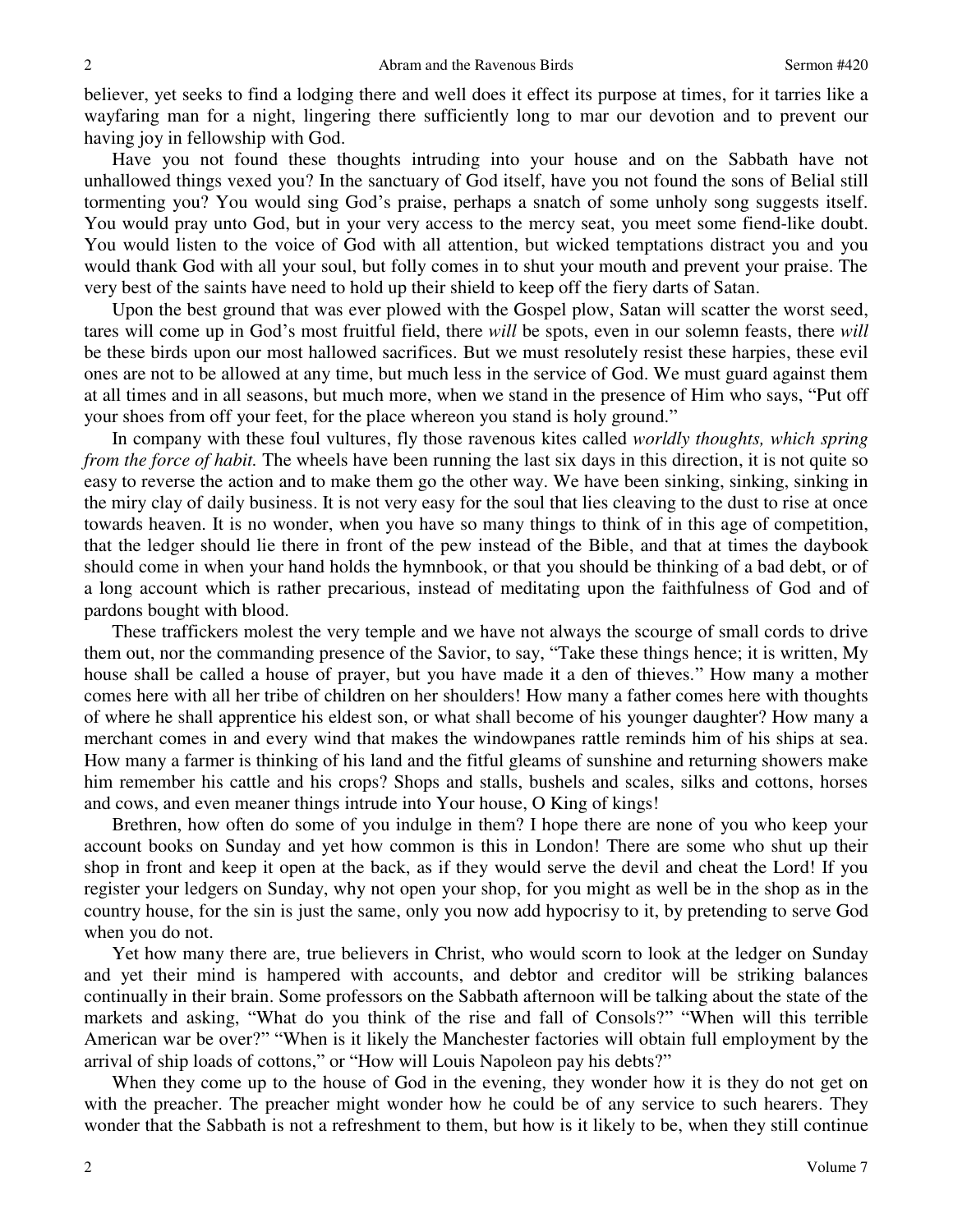in their worldly employments, really giving their hearts to the world, though they profess to give their bodily presence to the service of Christ?

Besides wicked and worldly thoughts, another set of ravens will be croaking over us. I mean *anxious thoughts, which are the fruits of our unbelief.* "Oh!" says one, "how can I help it? If you knew my condition in business, you would not marvel that care *will* come in today. Loss after loss, continually going backward, though with energy and perseverance I seek to make progress, a large family—a once extensive connection—the constant fear of ruin—how *can* I hope to chase away anxious thoughts and bothersome cares on the day of rest?"

My brother, I make many excuses for you, but while I make all excuses, let me remind you that it is written, "Casting all your care upon him, for he cares for you." At least today there is no need that you should carry that burden. Why, it will be none the worse for this one day's letting alone and it certainly will be none the better for this blessed day being wasted in fretting and worrying yourself. What if the burden be heavy? Is it not enough to carry it six days? Why do you need to carry it on the seventh? What if the toil is severe—and we will allow that it is—is not that the more reason why you should shorten the hours of your labor and not give the whole seven days to it, but on this day pour out your heart before God, empty out your troubles at His feet, and leave in His hands your difficulties and your trials, believing that He knows them all and knows how to make them all work for your good? These bothersome cares must be chased away, just as much as wicked thoughts, for "after all these things do the Gentiles seek."

But sometimes in our prayers and in our Sabbath worship, we are disturbed by those carrion crows called *annoying thoughts, the offspring of our vanity.* I will just mention some of them that you will think, perhaps, rather odd, but I have no doubt you know them.

We have known, sometimes, a sister come to worship and she notices, "Why, Mrs. So-and-so is dressed differently from what she was last Sunday and she had a new bonnet the Sunday before!" O silly soul, to be allured like a butterfly with colors and flowers! Then, look at yonder brother, there is So-andso, sitting in the opposite gallery, that he did not want to see today, at any rate, for he does not like the man and he feels that his very presence is a detriment and a drawback to the possibility of devotion.

Or perhaps, my brethren, as you came in, there was some little mistake at the door, or when our friend got to the pew, he found it occupied by somebody else, or he is not occupying just the door-seat where he likes to sit, or perhaps, he is standing in an inconvenient place. You know these are all trifles, complete trifles, the most despicable of things, but how many there are that irritate themselves about them? And why? Because they have so high an opinion of their own dignity, that they think these little things ought not to be endured by them.

No, sir, the aisle should be carpeted up which you walk, there should be an air cushion always provided, gratis, for you, there should be ushers with no other purpose, but to show *you* into the seat, and when you are there, every objectionable person in the congregation should be removed and everything should be done for your personal comfort.

"No, I am not so foolish as that." I do not know that, my dear sir, there is the germ of it in most of us. We want so many of these little favors and if we are not duly honored, we cannot worship with comfort. The thought of seeing God and enjoying the light of His countenance, has not sufficient power over the carnal hearts of some to make them forget all the little inconveniences that must occur in vast assemblies and in a great house like this in which we are gathered.

There are some fretty-tempered souls that cannot worship, because some trifle not worth a moment's notice has disturbed their minds. Now, these feelings must be striven against, this vanity is not to be allowed in any one of us. We must denounce it and chase it out, for it only makes us little in the esteem of others. And if we could but see ourselves, it would make us contemptible in our own sight. Oh! bless His name, when a soul is hungry, it little matters how it gets its food, when a heart is really set on finding Christ, the man will care but little what may be his comfort or his discomfort. Only let the truth of Jesus come into the soul, let him feed on its marrow and its fatness, and he will say, "I would rather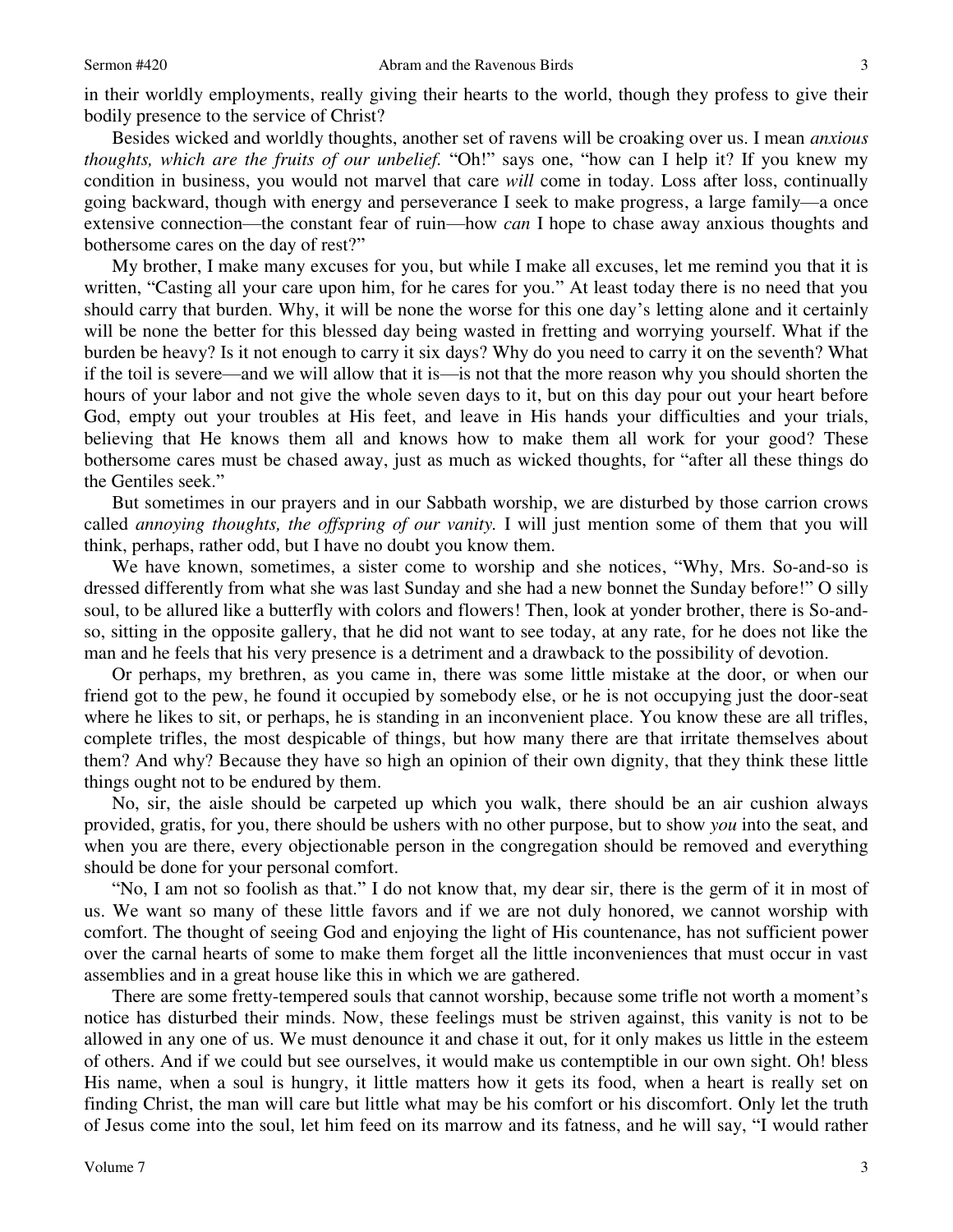be doorkeeper" (and that is a very objectionable office for anybody—if any of you tried it, you would find it very inconvenient to worship God after having kept the door of the Tabernacle). "I would rather be a door-keeper in the house of God, than dwell with comfort and with ease, in the tents of the wicked."

But I will mention a brood of eagles which will haunt Mount Zion—I mean *ecclesiastical anxieties.* And what do I mean by these? Why, that sometimes when our minds should be perfectly free for worshipping God, church business, perhaps church differences, thrust themselves upon us. The deacon thinks he may worry himself a little about something that has occurred with the poor. The elder thinks it would be justifiable to be thinking over the case of such-and-such a refractory individual whose case has troubled him. The member thinks he may be fretting about the dullness of the minister. The minister thinks he may be groaning because some in the galleries have not joined the church, and mark, all these are good things in their places, but they have no business at all with us when we come up to God's house to worship Him.

Then, these birds, even though they be like the sparrows that build under the eaves of the altar, must be driven away, for, until we can get rid of them all, we shall not find the day of rest such as it should be, nor will our worship be acceptable before the throne of God, nor shall our own souls derive the joy they ought to have from the service and presence of the Lord.

Probably in this description I have not yet touched your case, but I will not try again, for I think you can yourself remember many things which haunt you. Many a ship has been built here without a dry dock, many a wagonload of corn has been sold here without a sample bag, many a broad acre has been planted in this chapel, many a hundred head of oxen has been sold here, many a loom has been set agoing, many a vessel has been navigated, many a new shop front constructed, and many a building erected, when you might have been worshipping God, for in all our worship there are those who will be sending their minds gadding abroad over mountains of vanity, when they ought to be sitting still, to see and to understand the salvation of God.

**II.** I have described the birds, I have indicated the intruders, I have raised the hue and cry against them, let me now seek to STIR YOU UP TO CHASE THEM AWAY.

Distracting cares must be driven away, first, *for your own sake*. Brethren, some of us have been alarmed to see how the lunatic asylums are everywhere needing new wings and the number of inmates so rapidly increasing. If there is one reason above all others for this, I venture to assert it is the neglect of the day of rest.

No human brain can bear the perpetual toils of business, except it knows how to pause and oil the machinery by turning the mind in some other direction. Here we have merchants whose brains are exercised from the time they rise, till the time they go to rest, ay, and their very dreams are disturbed by great schemes and plans. And then when the first day of the week comes, they are scheming still.

Instead of pulling up and letting the horses of the mind take rest, so that they may start afresh in the chariot on the next week-day, it is on, on, on, on, and then they wonder that the poor creatures at last flag with weariness, or even drop dead upon the road. Flog them as you will, your minds cannot keep always at this stretch.

We, whose hardest toil is on this day and who find that the great cares of a church so large as this will follow us to our bed and that all the days of the week we are occupied thereby, find it to be one of our sternest trials to resist the fear that our reason may reel. For it is too hard for any man, even for the minister of God, to be always thinking, always working, even though that work be for God Himself.

You know what Solomon says. He says, "If the iron is blunt and he does not whet the edge, then must he have more strength: but wisdom is profitable to direct." By which he means to say, if the man would stop and whet his tool, it would be sharp and he would not need to expend half the strength, while he would do far more work. But here, you have some who think the Sunday must be all work, work, work, instead of which, if they were to stop to whet the edge of the tool, they would do far more in the end, while their soul would not be half so soon worn out.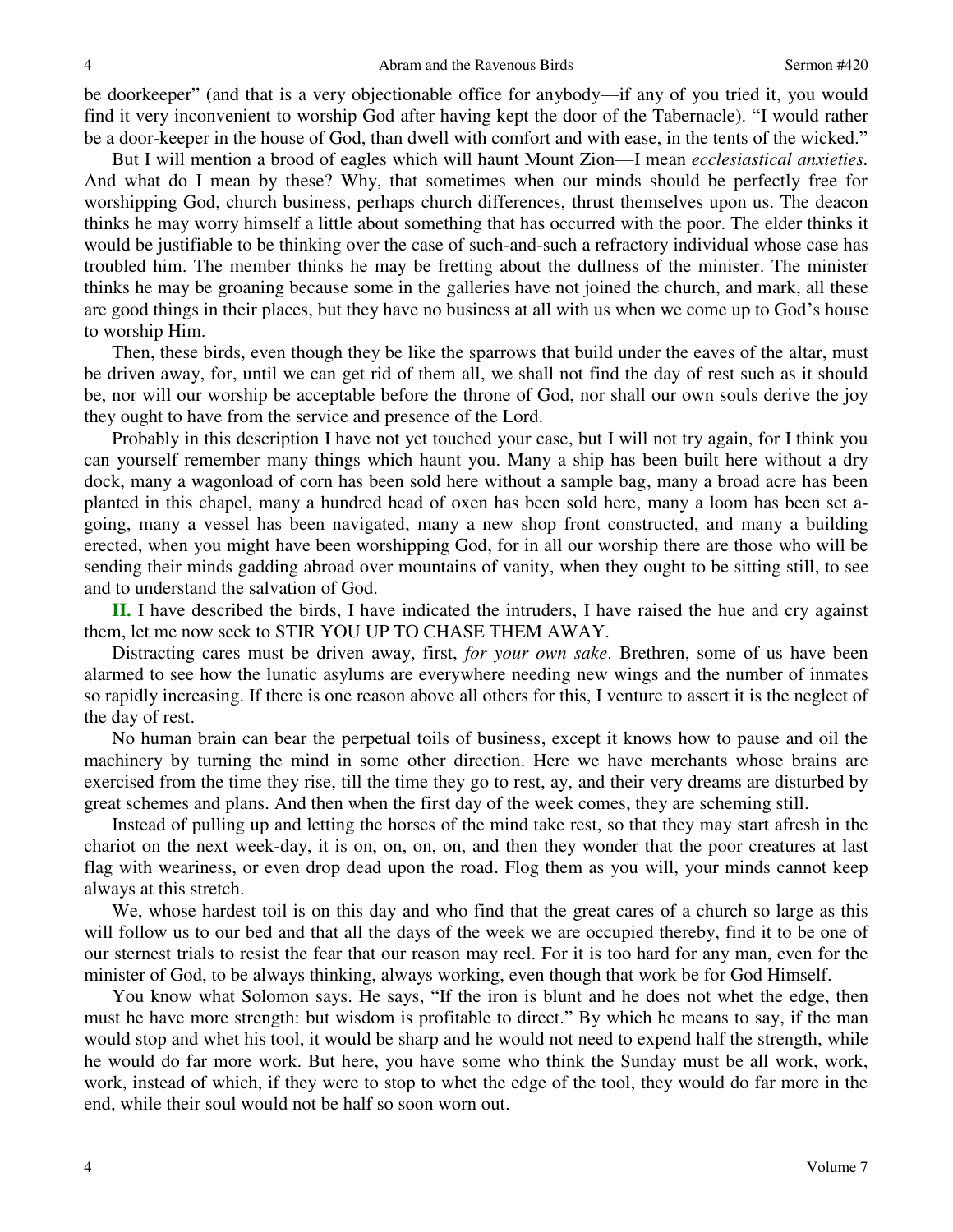You have heard persons say, "I would sooner wear out than rust out." There is no occasion for either, if we would but keep this day of rest as a perfect rest to our heart and soul, but that we can never do unless we love Christ, for a Sabbath is an impossibility to an unconverted man. If we would but as Christians resting in Christ, keep this first day of rest, giving our souls thorough ease, there would be no fear of the brain giving way. We would labor on, even to a good old age and then die in peace and our works would follow us.

I cannot expect you to believe me if I should say, you can carry on your business all the days of the week without care, without diligence, without very earnest thought. We must be "diligent in business," and you must put both your hands to the wheel if you would make it go. But do leave the wheel alone today. Now, have done with it. You will madden yourself, or if it comes not to so sad a climax as that, you will destroy your comfort, destroy the acuteness of your mental powers, if you do not give them rest today.

I am no preacher of the old legal Sabbath, those who are teachers of the law insist upon that quite enough. As for me, I am a preacher of the Gospel and rejoice that believers are not "under the law, but under grace." A worldling is under the law and it is his duty to remember the *seventh* day, to keep it holy, for so runs the law which is his taskmaster. But I am not under the law and therefore I keep this day—not the seventh, but the *first* day of the week, on which my Savior rose again from the dead—keep it not of law, but of grace—keep it not as a slavish bondage, not as a day on which I am chained and hampered with restraints against my will, but I keep it as a day in which I may take holy pleasure in serving God and in adoring before His throne.

The Sabbath of the Jew is to him a task. The Lord's day of the Christian, the first day of the week, is to him a joy, a day of rest, of peace, and of thanksgiving. And if you Christian men can earnestly drive away all distractions, so that you can really rest today, it will be good for your bodies, good for your souls, good mentally, good spiritually, good temporally, and good eternally.

Let me give you a second reason. You will find, if you are able to take a perfect rest, by driving away these evil thoughts when you are worshipping God, *that you will do your work during the other days of the week far better.* It was an old Popish folly to try and tell what kind of weather there would be by the weather on Sunday, "If it rains before mass, rain all the week more or less." Now, we do not believe that literally, but we do believe it in a spiritual sense.

If you have a bad Sabbath-day, you will have a bad week, but if you have a good day of rest, you will find it good with your souls the whole week long, not that you will be without trouble all the week, that would not be good for you, but you shall never be without divine grace during the week. Nor if you have peace on the Sunday, shall you be without peace on the Monday.

The old Puritans used to say, "The first day of the week was the market day," and you know in the country villages in those times, their being fewer shops than there are now, they went to market to lay in stock for the week and if the good wife bought a small quantity of cheese, or meat, why then they were on short commons the whole week through.

So is it with us. This is our market day and if we gain but little today, we shall have slender diet during the other days. But if we get the basket loaded well, if we have reason to say, "The Lord has satisfied my soul with fatness and caused my spirit to delight in His Word," you will find that during the week, your peace shall be like a river and your righteousness like the waves of the sea.

And then let me remind you, in the next place, that *the character of this day demands that you should get rid of these thoughts.* This is the day on which God said, "Let there be light and there was light." This is the day on which Christ rose again from the dead for our justification. Christ's finished atonement made an end of sin and brought in everlasting righteousness on this blessed day. This is the day on which the Holy Ghost came down from heaven—the day on which the rushing mighty wind and the cloven tongues descended upon the apostles.

Therefore, according to apostolic custom, do we keep this day as the day of light, the day of resurrection, the day of the descent of the Holy Spirit, the Comforter. Now, it is inconsistent with such a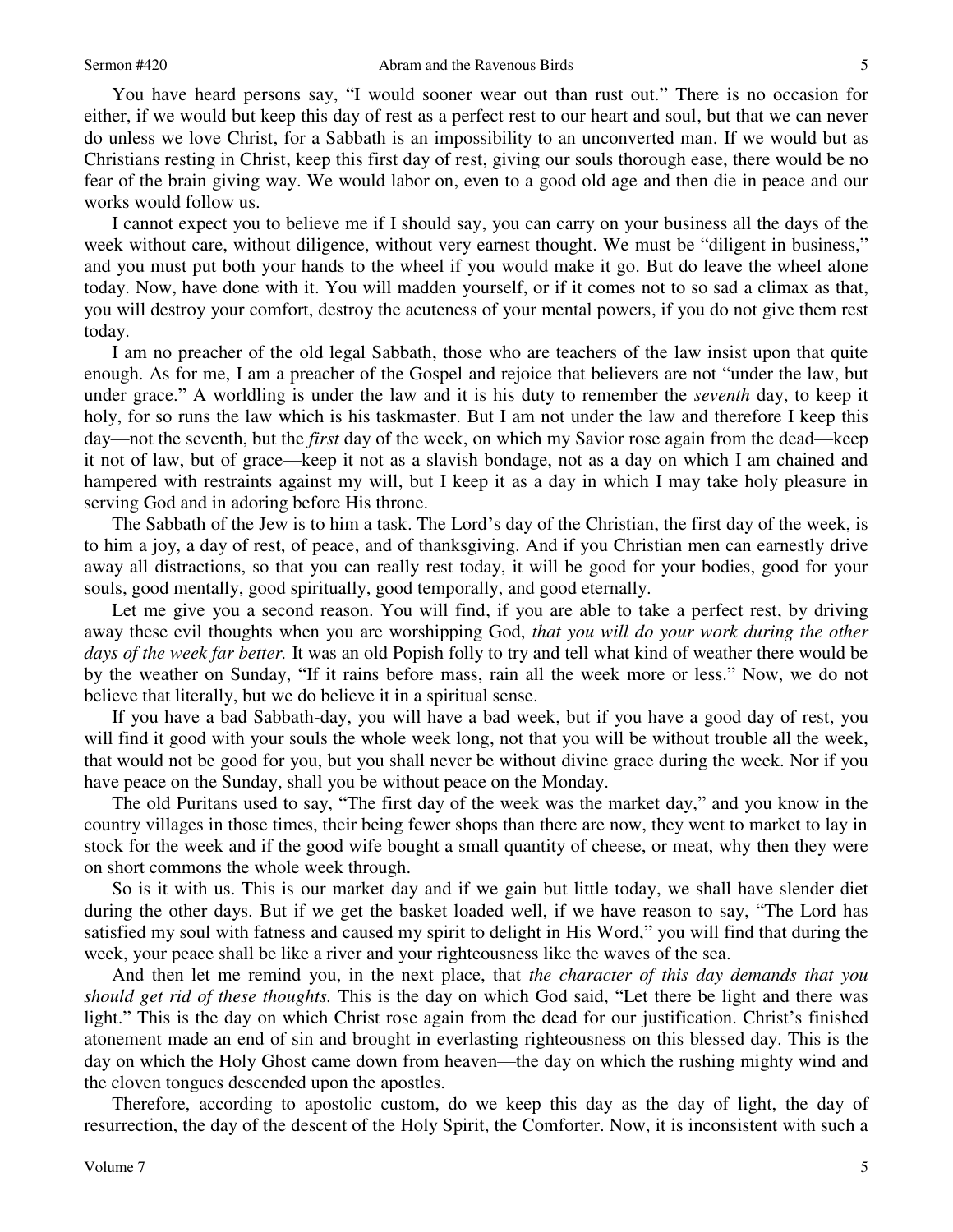day—the day of light—for us to be in darkness. It is inconsistent with the day of resurrection for us to be raking in this grave of the world. It is inconsistent with this day of the descent of the Spirit, for us to be thinking of carnal things and forgetting the things which are above.

It was a Romish tradition, that on Easter morning the sun always danced, and to my mind on this day when Jesus rose and left the dead, if the sun does not dance, our heart does and if the world is not clad in sunlight, yet our soul is. And if today the very sea does not clap its hands for gladness, yet shall our voices send forth gladsome psalms.

Oh! this is not the day of bondage. Go under the whip of Moses who chose it to be so. This is the day of freedom and of delight, the day of peace, and calm, and rest, and tranquility. Work and thoughts of work, doubts, fears, legality, self-righteousness, are all inconsistent with the spirit of the day, for Christ has said, "It is finished!" So we must cease to work too, not only with our hands, but with our souls—working no more for life, for that is given, working no more for justification, for that is concluded, but today resting in Christ, for, "It is finished!" and finding peace in Him for "There is no condemnation to those who are in Christ Jesus."—leaving all our cares with Him, for "nothing can separate us from the love of Christ," and then give up our souls to a glorious and victorious holy day, which shall be a preparation for the eternal enjoyment of the perpetual feast of the glorified at the table of God in heaven.

Now, for this reason, because they are so inconsistent with this day, I pray you get rid of all these obnoxious thoughts. George Herbert has put all I could say, and far more, into two or three of his quaint verses, which I will give you—

> *"The other days and thou Make up one man, whose face thou art, Knocking at heaven with thy brow— The working days are the back part, The burden of the week lies there, Making the whole to stoop and bow, Till thy release appear.*

*Sundays the pillars are, On which heaven's palace arched lies— The other days fill up the spare And hollow room with vanities. They are the fruitful beds and borders In God's rich garden—that is bare Which parts their ranks and orders.* 

*You are a day of mirth— And where the weekdays trail on ground, Your flight is higher, as thy birth— O let me take thee at the bound, Leaping with thee from seven to seven, Till that we both, being tossed from earth, Fly hand in hand to heaven."*

Oh! that is the true way of living—leaping from seven to seven, passing over the six days, that we may get once more to the solid resting place of the day of rest. Be it so with you, brethren and when the fowls come down upon the sacrifice, chase them away.

Another argument. The indulging of vain or anxious thoughts, when we are engaged in the worship of God, must be striven against, *because it is grievous to the Holy Spirit*. How can we expect that we shall have His presence and His assistance, if we give Him not our hearts? Good Mr. Manton says, "If a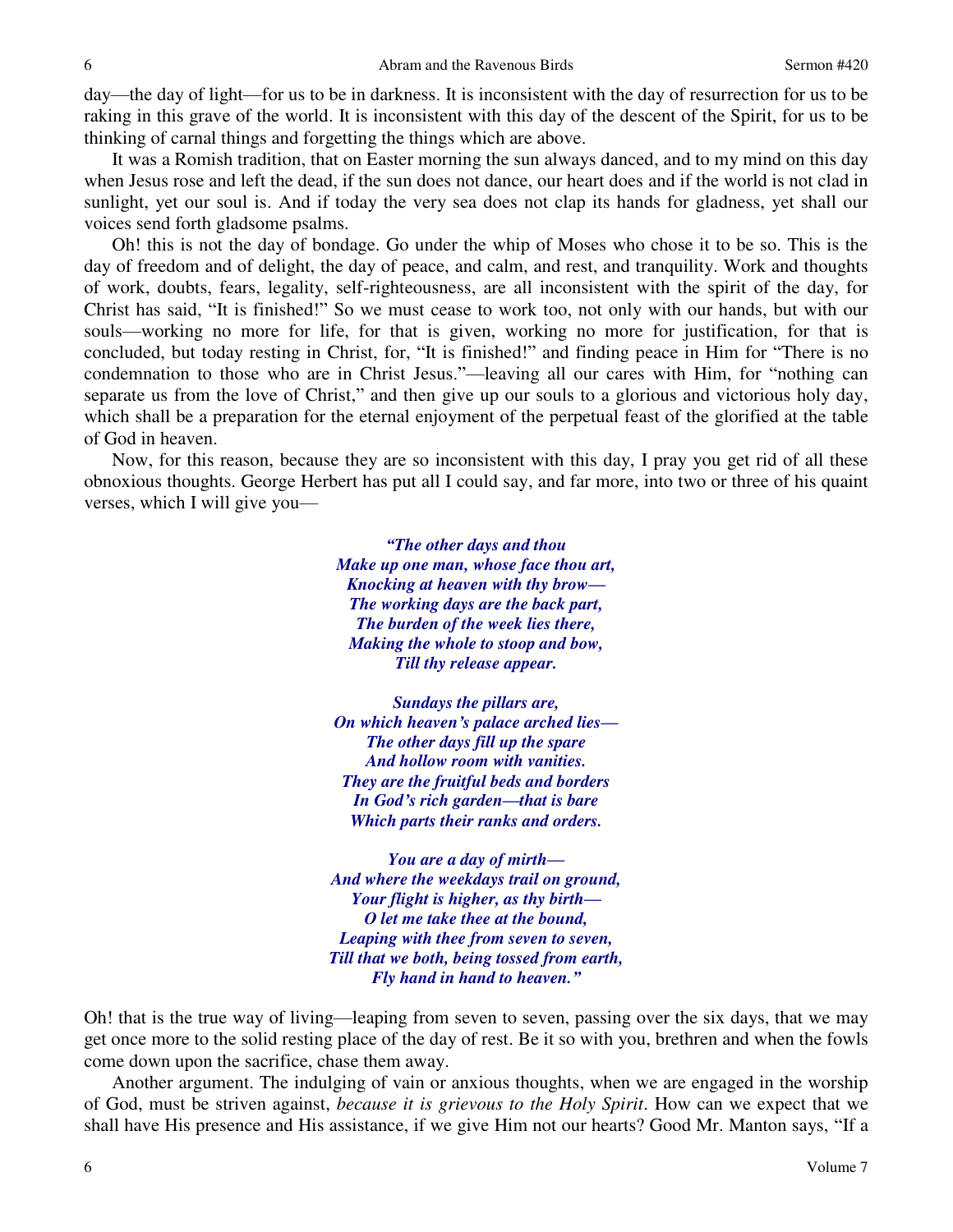man should send to a place of worship a skin stuffed with straw, it would be thought to be an insult, but he might as well do that as go there himself with his mind stuffed with vanities."

Was it not a crime of old, "This people draws nigh to me with their lips, but their heart is far from me"? Can you conceive it enough to make long prayers, if your minds are occupied all the while about the widow's house, or courting the approbation of man? It is vain for us to bring these oblations unto God, for His requirement is, "My son, give me your heart." How can the Lord, the high and lofty One, ever accept the sacrifice where the heart is not found? It was considered to be one of the worst omens in the Roman sacrifices, if the soothsayers discovered that the victim had no heart. So, it must always be an ill omen to us, if in our worship our heart is not set on God and intently engaged in His service.

O Spirit of God! how many of us have lost our comfort, and the joy and peace of our faith, because we have not, when we have been upon our knees or engaged in sacred songs, or in listening to the Word, compelled our thoughts to stay at home and bow down to the Most High! What think you? If you were in the presence of a king, would he consider it to be comely or decent if you should forget what you came there for. If while you offered your petition, your mind should be engaged on other matters, or if you should turn your back on him to gaze out the windows while His Majesty spoke to you?

And what are you doing, when your soul is looking to worldliness, while God's own face is speaking to you and His Word is being read in your ears? Oh! this is to insult the Most High. Angels veil their faces and shall our eyes be gadding abroad? Angels bow themselves before Him and continually do cry, "Holy, Holy, Holy" and shall we insult the Divine Majesty by coming here with unholy thoughts, or with unhallowed anxieties, not veiling our faces, but permitting them to receive all that the light of day can reveal to us of vanity, of deceit, and of care? O God! Give us divine grace to know what You are then shall we understand how You are to be worshipped in spirit and in truth.

I shall add once more, these thoughts and cares must be driven away, for *if you do not strive against them, they will increase and multiply*. This is a growing habit. I have not to complain in this congregation of any want of attention during the service, but I have had the pain of seeing assemblies where the wandering eye has been indulged, till at last it would be as pleasant and perhaps as profitable, to address a load of bricks as to address the people who were assembled. They come in listlessly, some of them a half-an-hour after the service begins, and in some, where the habit has grown worse and worse, the minister generally knows when to leave off, because he sees the friends are coming in to see the others go home.

They come gradually later and later and become more and more careless about what is uttered, till an angel from heaven would scarcely make them keep open their heavy eyes and a prophet sent from God could not stir their impassive souls. The force of habit is like the velocity of a falling stone, it increases in ever multiplying proportions. If I have indulged one unbelieving thought, there has always been another to follow it. If I have allowed some little disturbance in the congregation to cast me down and distract my thoughts, there has been another, and another, and another—till I have been in the pitiable condition of a minister who has been half afraid of his congregation.

And it will be so with you. We must strive against it. We must get rid of these bothersome thoughts. We must chase these birds from the sacrifice. Away with you! Away with you! We cannot have you here. We must, we will worship God and if one effort will not give us quiet, we must try again, for it must be done, or else we shall destroy our peace and render the Sabbath as hard a day as any of the other days of the week, while the service of God will be to us a vanity and to Him a vain oblation.

**III.** I am now, then, in the last place, to try and briefly SHOW YOU HOW TO DO IT.

And we begin by saying, first of all, set your heart upon it, for when the soul is set upon a thing, then it is likely to accomplish it. Go up to God's house, saying, "I *must* give my soul to eternal matters today and I *will*. My soul cries after God as a thirsty stag in the wilderness brays after the water-brooks. O God, my heart is fixed today, I must have done with earth, I must begin with heaven. I must say to all cares, 'Sit still,' and I must say to my soul, 'Wake up my glory, wake, psaltery and harp, I myself will

7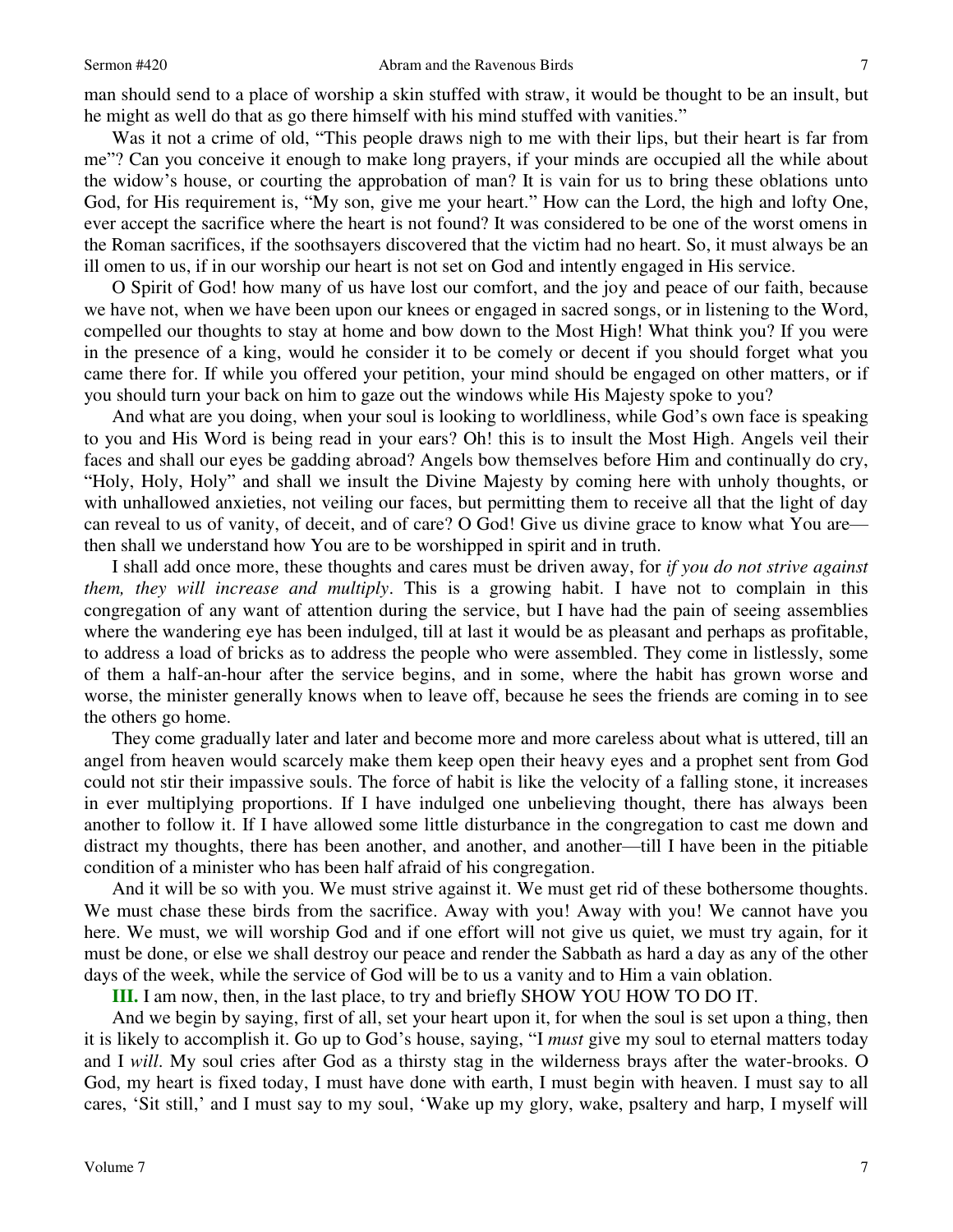awake right early to praise God.'" And when the soul is thus set upon the matter, there will be half the battle already fought and the victory almost won.

But when you have done this, remember next—let the preparation of your heart before coming to the sacrifice assist you when you shall be there. We are told men ought not to preach without preparation. Granted. But we add, men ought not to hear without preparation. Which, do you think, needs the most preparation, the sower or the ground? I would have the sower come with clean hands, but I would have the ground well plowed and harrowed, well turned over and the clods broken, before the seed is cast in. It seems to me, that there is more preparation needed by the ground, than by the sower—more by the hearer, than by the preacher. But this is forgotten.

Men come to market having made up their minds what they want to sell and what they will buy, and they give their attention to how markets go and they act accordingly. But when men come into these places of worship, they do not know what they want. They come they know not what for. Perhaps it is to see the place, or hear the preacher and they go away and they have no spiritual profit. How could they? What profit would a man make on the exchange, if he went there without a purpose and stayed there without looking after his own interests?

Prepare your hearts privately by communion with God and you shall have communion with Him in public. Meet God in *your* house and you shall meet Him in *His* house. What if the preacher should not profit you? It is not the preacher you came after, but his God. Be but wakeful and you will meet his God in the hymn, or in the chapter. Your heart must be in a right state beforehand.

You know, brethren, if you have a lake and the water is all rippled, there may be a cedar standing on its banks, but there cannot be a perfect reflection when the water is disturbed, but when the water is as clear as glass, then whatever there is on the bank is reflected. Ah! you must bring your heart calm and quiet to the house of God, or else there cannot be an unbroken reflection of the image of God upon your spirits. Oh! seek to come up here as a bride adorned for her husband, as wedding guests going to the wedding feast with their garments on, expecting that they shall be made glad. Come here as hungry ones pleading for food and thirsty souls all longing for the water of life.

But this done, above all, *cry to the Spirit of God for help to make your spirit rest*. You have trouble. He is the Comforter. You have infirmities, but "the Spirit itself also helps our infirmities." You have sins, but the Spirit of God applies the peace-speaking blood of Christ, gives you rest in conscience. Cry unto Him! Cry unto Him as a little child cries to its parent when it has attempted something which it cannot perform. Say, "My Father, help me. I would worship You—O enable me to do so. I would see You—touch my eyes with heavenly eye salve. I would hear You—open my ears today to Your voice and seal them up to all beside. I would feed on You—Lord, open my lips for You, the bread of heaven and let me feed on nothing save Yourself." This done, He is a God who hears prayer and He will grant you the desire of your heart.

Then, when you have thus done and you come up to the house of God, still *seek to continue in the same frame of mind*, remembering in whose immediate presence you are. A Spartan youth was holding the censor at a sacrifice, when Alexander was offering a victim. It chanced that while he held the censor, a hot coal fell upon his hand. The youth stood still and never flinched, lest by any utterance or cry, the sacrifice should be disturbed, for he said he was in the presence of Alexander, and he would not have the sacrifice interrupted for him and thus, he bore the pain of the burning coal.

Let us remember that Spartan youth, adding to what he said, "We are in the presence of the Almighty God." Then, if there is something which annoys us, let us bear it unflinchingly, for we stand before Him for whom it is blessed to suffer and who will surely reward those who seek Him in spirit and in truth.

It is written in Josephus that certain of the Jewish priests, at the time of the taking of the temple, were standing at the altar. They were waving to and fro the slowed censers and offering their prayers and their victims. The Romans rushed in, sword in hand. There were shrieks and cries, murders and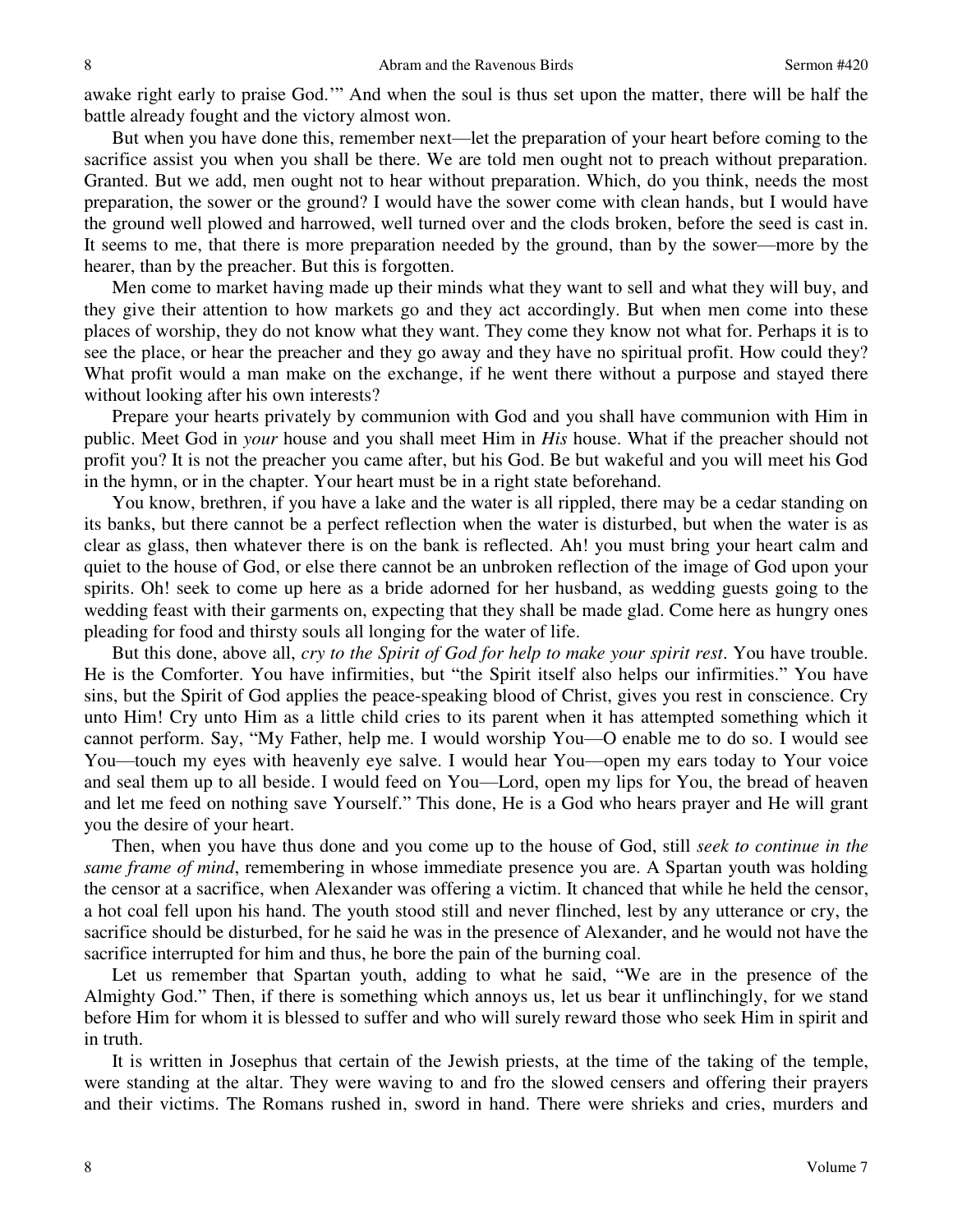deaths, the pavement was stained with blood, but the priests took no notice whatever, nor would they turn from their sacrifice till they were themselves slain.

Oh! for something of their devotedness to God, that even death itself might not interrupt our songs, but when it comes, may we be found wrapped in meditation, high hymning our great Creator, expecting His glory, and waiting for His Appearance. Many instances we might quote of the attention which the superstitious heathen paid to their worship. Shall we be behind them in the reality and sincerity of our adoration of the Most High and Holy God? No, let us, keeping our minds always fixed upon beholding the face of God, thus seek to chase away the birds from the sacrifice.

Another means I will give you. *Take care that your faith is in active exercise*, or else you cannot chase away those thoughts. Rest in the Lord and wait patiently for Him. Be still and know that He is God. Trust in Him at all times, ye people, pour out your hearts before Him. Wait on the Lord, be of good courage. Depend upon His power and His wisdom and thus you shall have no thought to trouble you of what you shall eat, or what you shall drink, or wherewithal you shall be clothed, but like the birds of the air that keep eternal song, the lilies of the valley which keep perpetual sabbath, so shall you sing and rest and Christ shall be glorified in you.

Take care also that you *attend a ministry which draws you from earth,* for there are some dead ministries which make the Sabbath-day more intolerable than any of the other days of the week. Such are the controversial ministries in which the brain is set to work, and exercised and troubled with questions, and dilemmas, and disputes, and contentions. I will not say it is wicked to preach such sermons on the Sabbath-day, but I will say, it is not consistent with Sabbath rest, for that rest is as much for the soul as for the body, and the Sabbath was not made only for the animal part of us, but for the spirit, that it might have a deep, profound calm, the foretaste of the rest which remains for the people of God.

Seek a ministry that is full of Christ, full of covenant faithfulness, a ministry not of "ifs" and "buts," but of "shalls" and "wills." Seek a ministry which vindicates the Spirit's power, which, while it teaches fully the sinner's abject helplessness, dwells much upon the absolute omnipotence of God to save. Seek one which preaches a full Christ for empty sinners, whose theme is death and resurrection, whose object it is to make Christ precious to your heart and so to compel you to trust in Him. Thus you shall find it more easy to rest on the Sabbath-day, than if you should attend under the legal preacher, whose theme is moral duties, or under the mere doctrinal preacher, whose object is contention and fighting, or under the mere experiential preacher, whose aim shall be to stir up the filthy mud of your heart, instead of pouring into you the pure clean water of the truth as it is in Jesus.

O, my brothers and sisters, I know how many there are of you who look forward all the week long to this day. And there are times when some of us, when we awake in the morning, can spring from our beds saying, "Thank God, this is the day of rest." Today we can say, "Now, I am not to go to my toil today, farewell, the bricklayer's trowel, or the carpenter's hammer. I have not to go to my books today. The high stool and the desk, and the pen are put away. I am not today to look after the servants, and the fields, and the barn. Not today to walk along the shop and see how trade is prospering or how it is receding. It is all over now.

"Just nail up those doors and leave them alone, have nothing to do with them. Do not tell me that I have a house, or that I have anything to think of, except Christ Jesus, His Father, and the Holy Spirit. Get you gone, vain thoughts. I cannot meddle with you, keep your distance, I have had enough of you, you have had your six days and you have pinched and pained me enough. Now my soul has passed through the wilderness, sits down at the well of Elim, sends down its pitcher, draws up draughts of rest, climbs the palm tree, plucks the sweet fruits, and enjoys them in anticipation of the feast before the throne of God."

Ah! this will be good for your bodies, good for your souls, good for you in all respects. And my sermon shall not be in vain this morning, if I have made you think every Sunday, "The birds will come down on the carcasses, but I will drive them away," and if you will come to look not only on this one